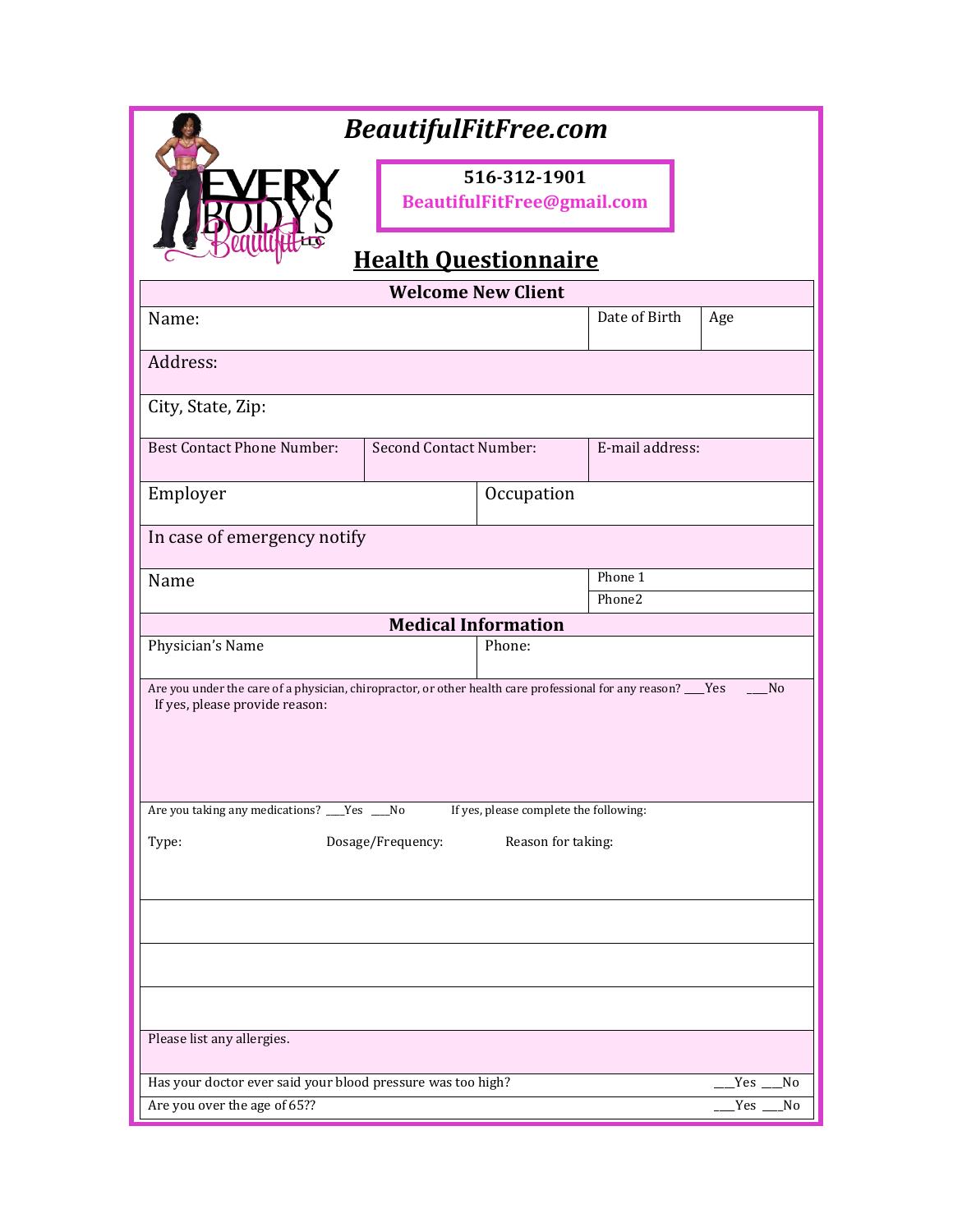| <b>BeautifulFitFree.com</b>                                                                                      |
|------------------------------------------------------------------------------------------------------------------|
| 516-312-1901                                                                                                     |
| BeautifulFitFree@gmail.com                                                                                       |
| <b>Healthcare Questionnaire</b>                                                                                  |
| Has your doctor ever told you that you have a bone or joint problem that has been or could be made worse by      |
| exercise? ___Yes __NO                                                                                            |
| Are you unaccustomed to vigorous exercise?<br>Yes No                                                             |
| Yes<br>Have you recently experienced any chest pain associated with either exercise or stress?<br>N <sub>o</sub> |
| If yes, please explain:                                                                                          |
| Is there any reason not mentioned why you should not follow a regular exercise program? ____Yes ____No           |
| If yes, please explain:                                                                                          |
|                                                                                                                  |
|                                                                                                                  |
| Smoking:<br>Do you currently smoke? ___Yes ___No If you are a former smoker when did you quit? ________________  |
| If currently smoking, how many cigarettes per day? ___Less than 15 ____15 to 25 ____26 to 35 ___>35              |
| Are you a cigar or pipe smoker? ___Yes ___No                                                                     |
| <b>Family Medical History:</b>                                                                                   |
|                                                                                                                  |
| If there is a family history for any of the conditions below?<br>Asthma? __Yes __No                              |
| Respiratory/Pulmonary Conditions? ___ Yes ___ No                                                                 |
| Type I Diabetes? ___ Yes ___ No Type II Diabetes? ___ Yes ___ No                                                 |
| Epilepsy: Petite Mal? ___Yes ___No                                                                               |
| Osteoporosis? __Yes __No                                                                                         |
| <b>Personal Medical History:</b>                                                                                 |
| Do you have any of the conditions below?                                                                         |
| Asthma? __Yes _<br>No_                                                                                           |
| Respiratory/Pulmonary Conditions? ___ Yes ___ No                                                                 |
| Type I Diabetes? ___ Yes ___ No Type II Diabetes? ___ Yes ___ No                                                 |
| Epilepsy: Petite Mal? ___Yes ___No                                                                               |
| Osteoporosis? __Yes __No                                                                                         |
| <b>Lifestyle and Dietary Factors:</b>                                                                            |
| Occupational Stress Level: ___Low ___Medium __High                                                               |
| Energy Level ___Low ___Medium ___High                                                                            |
|                                                                                                                  |
|                                                                                                                  |
| Hypoglycemia?___________________Thyroid Disorder? ______________________________                                 |
| Are you pregnant? ___Yes ___<br><b>No</b>                                                                        |
|                                                                                                                  |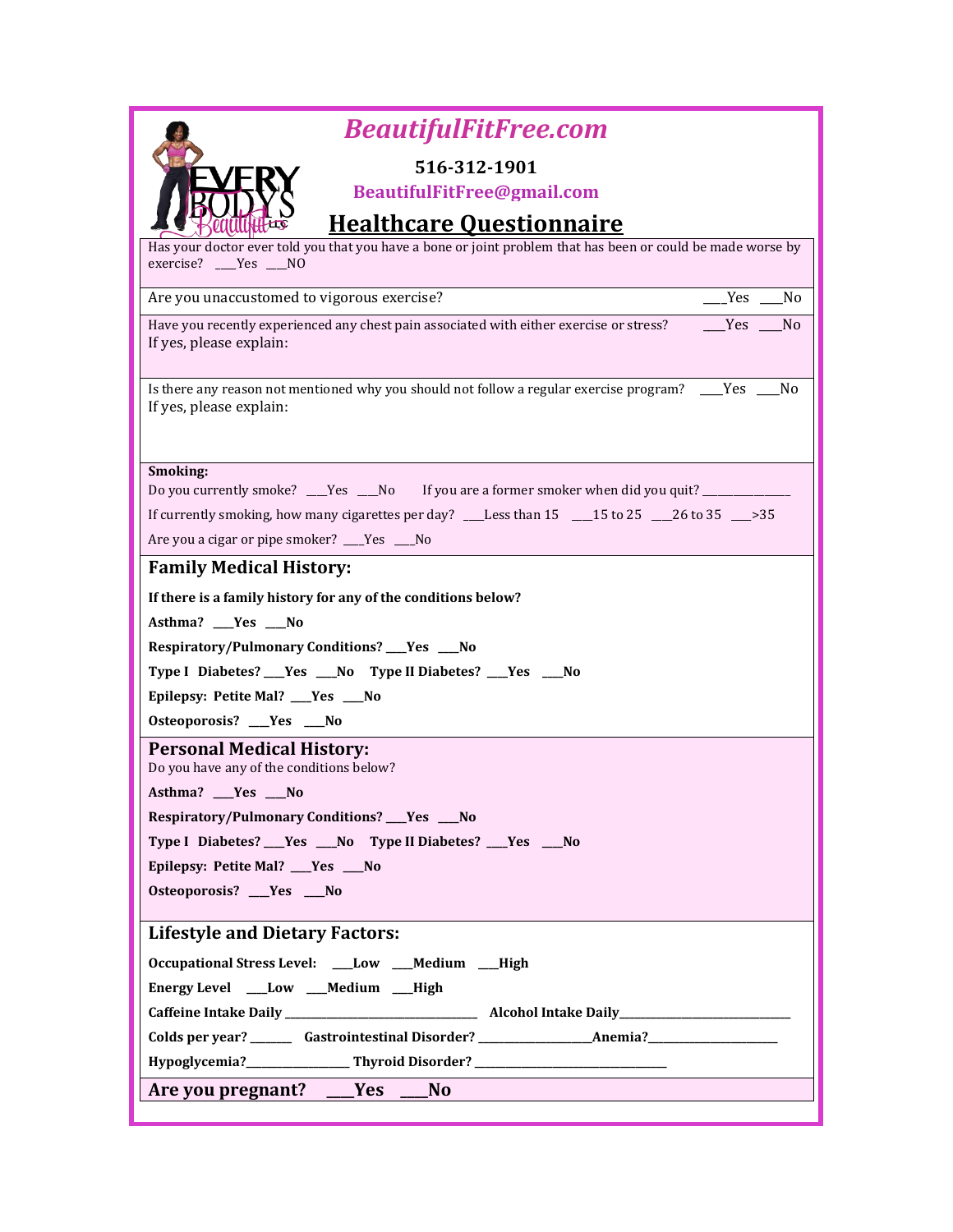|                                                                                            | <b>BeautifulFitFree.com</b>     |                                                                                                            |
|--------------------------------------------------------------------------------------------|---------------------------------|------------------------------------------------------------------------------------------------------------|
|                                                                                            | 516-312-1901                    |                                                                                                            |
|                                                                                            | BeautifulFitFree@gmail.com      |                                                                                                            |
|                                                                                            | <b>Healthcare Questionnaire</b> |                                                                                                            |
| Cardiovascular: If you have experienced any of the conditions below, please indicate date. |                                 |                                                                                                            |
|                                                                                            |                                 | High Blood Pressure _______________ Hypertension_______________ High Cholesterol___________________        |
|                                                                                            |                                 |                                                                                                            |
|                                                                                            |                                 |                                                                                                            |
| <b>Musculoskeletal Information:</b><br>surgery, pain or discomfort:<br><b>Head/Neck</b>    |                                 | Please describe any past or current conditions you have incurred such as muscle pulls, sprains, fractures, |
| <b>Upper Back</b>                                                                          |                                 |                                                                                                            |
| <b>Shoulders</b>                                                                           |                                 |                                                                                                            |
| Arm/Elbow                                                                                  |                                 |                                                                                                            |
| Hand/Wrist                                                                                 |                                 |                                                                                                            |
| <b>Lower Back</b>                                                                          |                                 |                                                                                                            |
| Hip/Pelvis                                                                                 |                                 |                                                                                                            |
| <b>Thigh</b>                                                                               |                                 |                                                                                                            |
| <b>Knee</b>                                                                                |                                 |                                                                                                            |
| Ankle                                                                                      |                                 |                                                                                                            |
| Other:                                                                                     |                                 |                                                                                                            |
| Do you have arthritis?<br>$Yes$ No                                                         |                                 | Have you had recent surgery? Ves<br>N <sub>0</sub><br>Date and Type?                                       |
| Thank you for helping me design the best plan for your individual needs.                   |                                 |                                                                                                            |
| <b>Welcome New Client</b>                                                                  |                                 |                                                                                                            |
|                                                                                            |                                 |                                                                                                            |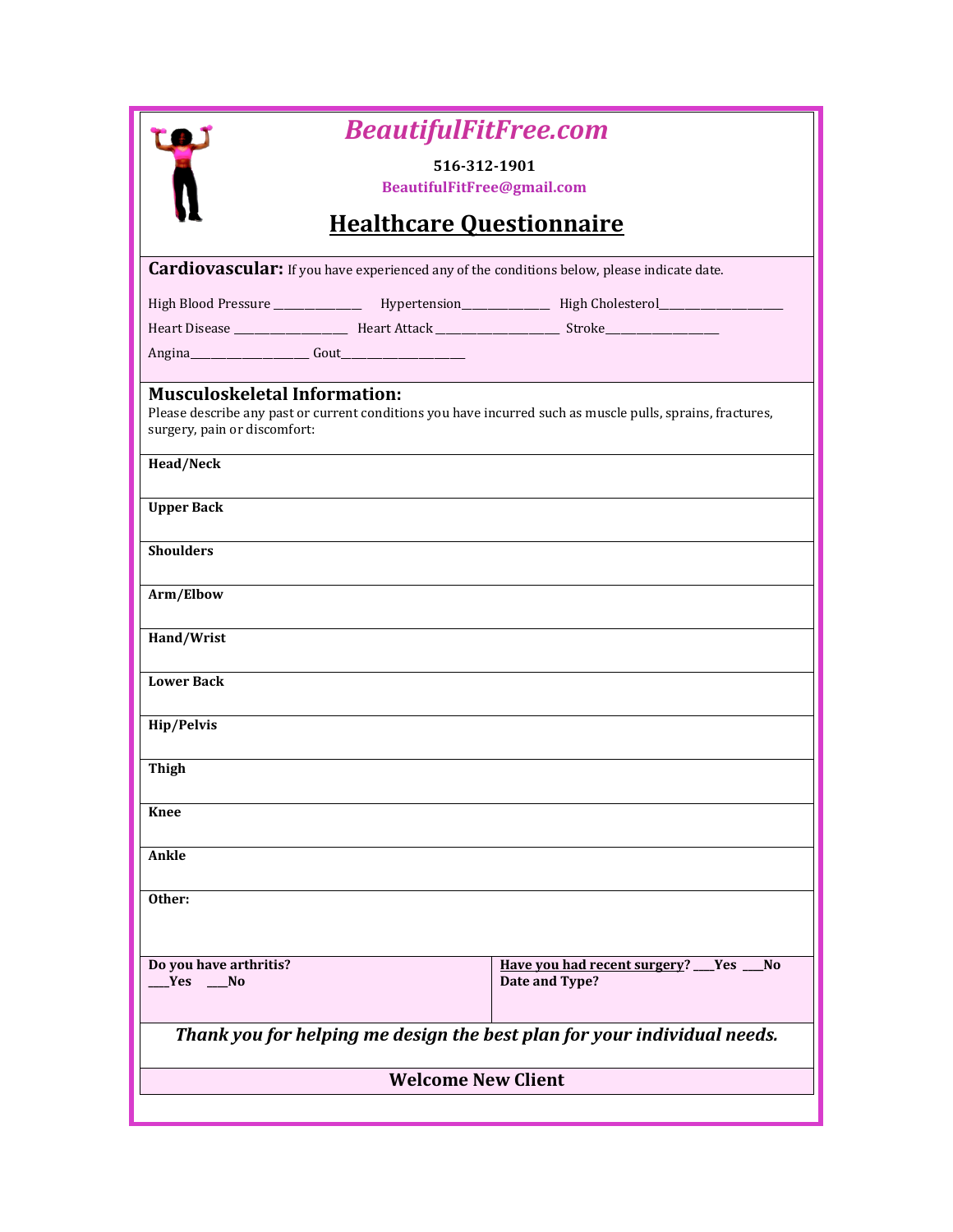## *BeautifulFitFree.com*

**410-356-4678**

**BeautifulFitFree@gmail.com**

## **Healthcare Questionnaire-Your Goals**

|             | How Many Days a Week can you               |          | For How Long? 15, 30 or 45 Minutes? |          |
|-------------|--------------------------------------------|----------|-------------------------------------|----------|
| workout?    |                                            |          |                                     |          |
| What are    | Reduce, Inches, Weight,                    | Increase | Increase                            | Full     |
| your goals? | Body Fat %                                 | Energy   | Inner Peace                         | Wellness |
|             | Please Circle all of the above that apply. |          |                                     |          |
|             |                                            |          |                                     |          |
|             | Please add any additional comments:        |          |                                     |          |
|             |                                            |          |                                     |          |
|             |                                            |          |                                     |          |
|             |                                            |          |                                     |          |
|             |                                            |          |                                     |          |
|             |                                            |          |                                     |          |
|             |                                            |          |                                     |          |
|             |                                            |          |                                     |          |
|             |                                            |          |                                     |          |
|             |                                            |          |                                     |          |
|             |                                            |          |                                     |          |
|             |                                            |          |                                     |          |
|             |                                            |          |                                     |          |
|             |                                            |          |                                     |          |
|             |                                            |          |                                     |          |
|             |                                            |          |                                     |          |
|             |                                            |          |                                     |          |
|             |                                            |          |                                     |          |
|             |                                            |          |                                     |          |
|             |                                            |          |                                     |          |
|             |                                            |          |                                     |          |
| Witness_    |                                            |          |                                     |          |
|             |                                            |          |                                     |          |
|             |                                            |          |                                     |          |
|             |                                            |          |                                     |          |
|             |                                            |          |                                     |          |
|             |                                            |          |                                     |          |
|             |                                            |          |                                     |          |
|             |                                            |          |                                     |          |